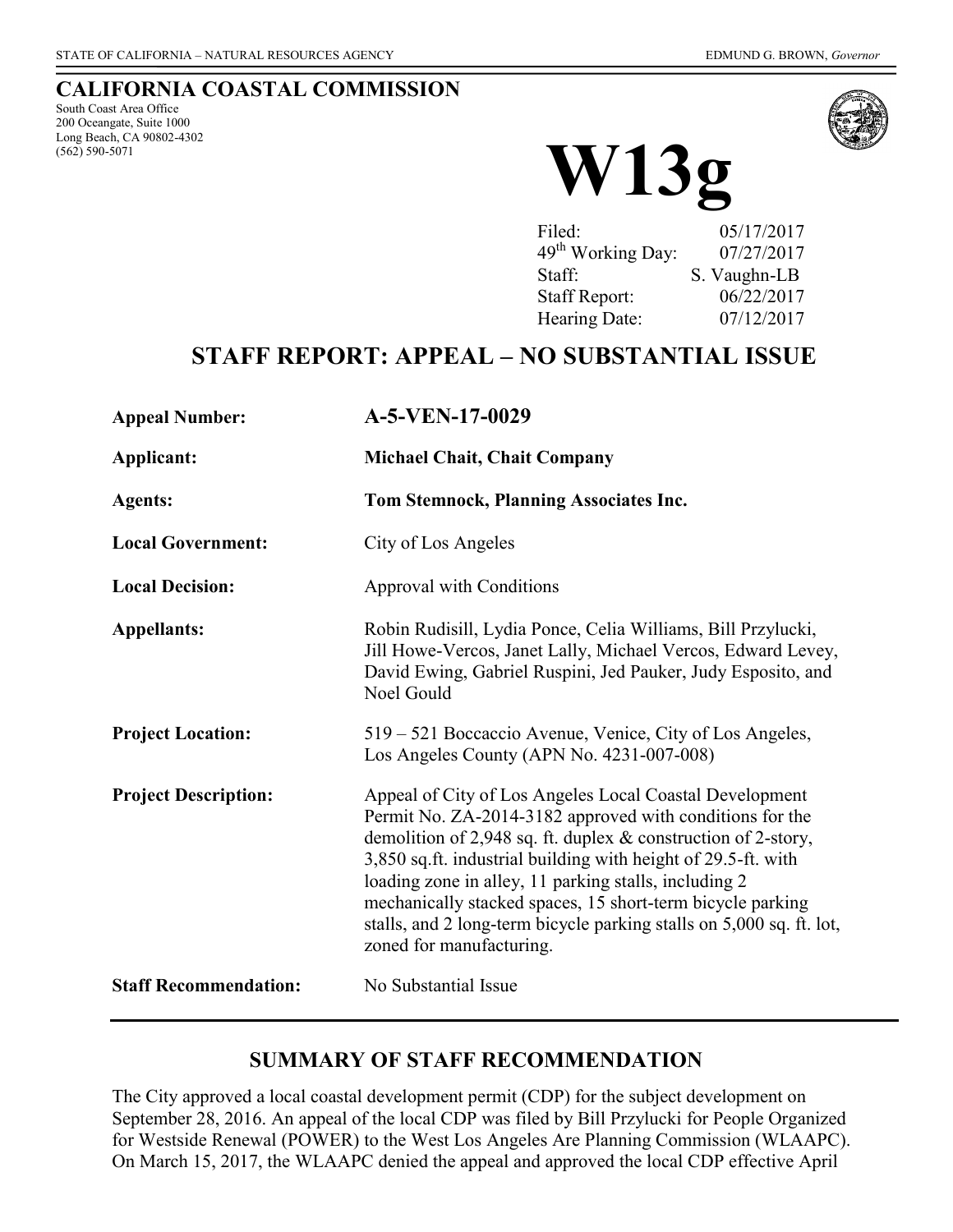17, 2017. The City's Notice of Final Local Action was received by the Commission's South Coast office on April 19, 2017 and the Commission's twenty working-day appeal period was established. During the Commission's appeal period, this one appeal was received on May 17, 2017. The City listed Michael Chait as the applicant for the project, although the property owner is MBL Sperry, LLC, whose managers include Louis S. Wolff and Linda Wolff.

The primary assertions made by the appellants as they relate to the Coastal Act are that the Cityapproved development will have a negative impact on public access to the coast, that the project will prejudice the City's ability to certify a Local Coastal Program (LCP), and that the project will result in a loss of affordable housing in the coastal zone.

The appellants contend that the parking requirements imposed by the City, which include 11 onsite parking spaces, including two mechanized car lifts, tandem parking spaces, and bicycle racks with the capacity to hold 17 bicycles, is "an issue" because "it is general practice for office workers to avoid using [car] lifts and tandem parking [stalls]..." and there is no way to enforce that the future employees of the site will use the on-site parking stalls instead of parking on the public street, which "will result in a material access issue and a material detriment in [the] quality of life [for those who live in the neighborhood.]"

The parking table set forth in the certified Venice Land Use Plan (LUP) requires 14 vehicle parking spaces for the City-approved project. The LUP does not contain a policy for substituting vehicle parking spaces for bicycle stalls. Although the City's requirement of 11 parking spaces is not wholly consistent with the certified LUP—which is not the standard of review for this project but may be used for guidance—the applicant is providing the majority  $(\sim 79\%)$  of required vehicle parking spaces on the site and is only substituting three vehicle parking spaces for 17 bicycle stalls. Additionally, the project site is located in an industrial area of Venice more than three-quarters of a mile from the beach. In this particular case, staff does not believe that the City-approved parking supply raises a substantial issue regarding consistency with the Chapter 3 policies of the Coastal Act.

The appellants assert that the City-approved project will prejudice the City's ability to prepare a certified LCP because the local CDP allows the residential structure at the site to be demolished and for new industrial uses to be built on the site. The appellants contend that "the case could be made for residential uses to be by right uses in industrially zoned areas …and [that] allowing this conversion [of the use on the lot from residential to industrial] will likely result in the loss of all of the residential uses in industrial zones before the community even has a chance to make this change in its LCP…" The appellants further contend that the project will result in a loss of affordable housing in the Venice coastal zone and that this project is an Environmental Justice (EJ) issue because it will negatively affect coastal access for "lower income residents, [including] people of color.... [because they] are being displaced from the Venice coastal zone."

The certified LUP requires all non-conforming features of a site to comply with the standards set forth in the LUP when the site is proposed for extensive renovation, etc. The lot is currently zoned as M1-1 by the City Zoning Code and has a land use designation of Limited Industrial by the certified LUP. The applicant is proposing to demolish the existing residential duplex on the lot and to construct a new building intended for "manufacturing and related uses." Changing the use of the site so the proposed use is consistent with the land use designation in the certified LUP will not prejudice the City's ability to prepare a certified LUP. Although it appears that the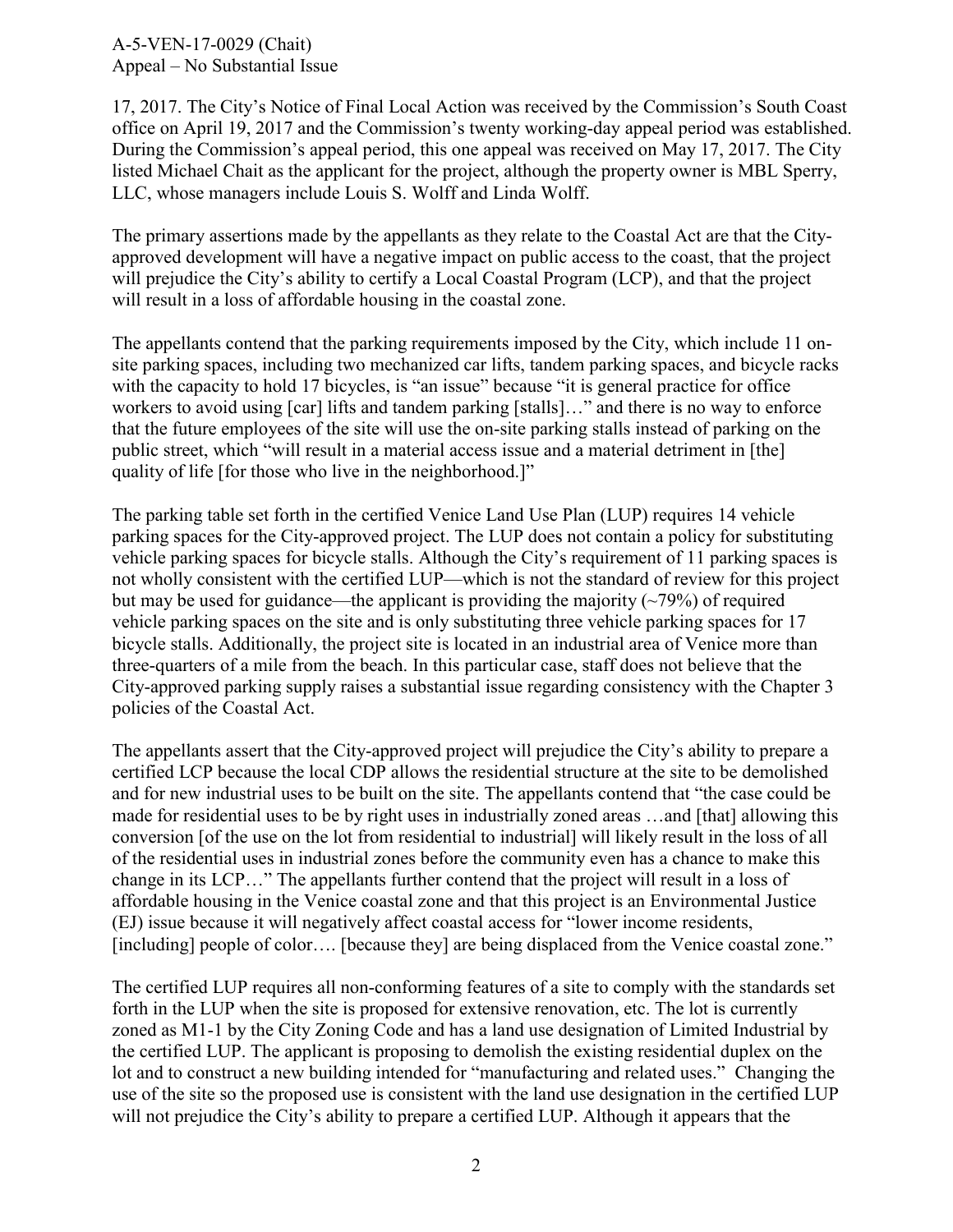project will result in the loss of two residential units in Venice, the City, which is the lead agency for Mello Act consistency, determined that the project is consistent with the Mello Act, stating that "no affordable [residential] units [will be] removed" as a result of this project. Therefore, the appellants' contention that the project is an EJ issue has no merit; no evidence has been put forth to support this assertion.

The appellants have made several other assertions including that: the WLAAPC denied the local appeal and approved the local CDP in error; the City mischaracterized the Venice Neighborhood Council's (VNC) opinion of the project; the City used non-certified documents to make the CDP findings; the City violated the Brown Act; the applicant lied at the local hearing; and the project will result in fewer opportunities for visitor-serving commercial uses.

None of the additional issues raised by the appellants are relevant to the Chapter 3 policies of the Coastal Act. Nevertheless, each issue raised by the appellants is addressed in this report. Pursuant to Section 30625, the grounds of appeal are limited to whether or not a substantial issue exists as to conformity with Chapter 3 of the Coastal Act. Staff recommends that the Commission, after public hearing, determine that **no substantial issue exists** with respect to the grounds on which the appeal has been filed because the development, as approved by the City of Los Angeles, is consistent with the Chapter 3 policies of the Coastal Act.

**Important Hearing Procedure Note**: This is a substantial issue only hearing. Testimony will be taken **only** on the question of whether the appeal raises a substantial issue. Generally and at the discretion of the Chair, testimony is limited to three minutes **total** per side. Please plan your testimony accordingly. Only the applicants, persons who opposed the application before the local government (or their representatives), and the local government shall be qualified to testify. Others may submit comments in writing. If the Commission determines that the appeal does raise a substantial issue, the de novo phase of the hearing will occur at a future Commission meeting, during which it will take public testimony.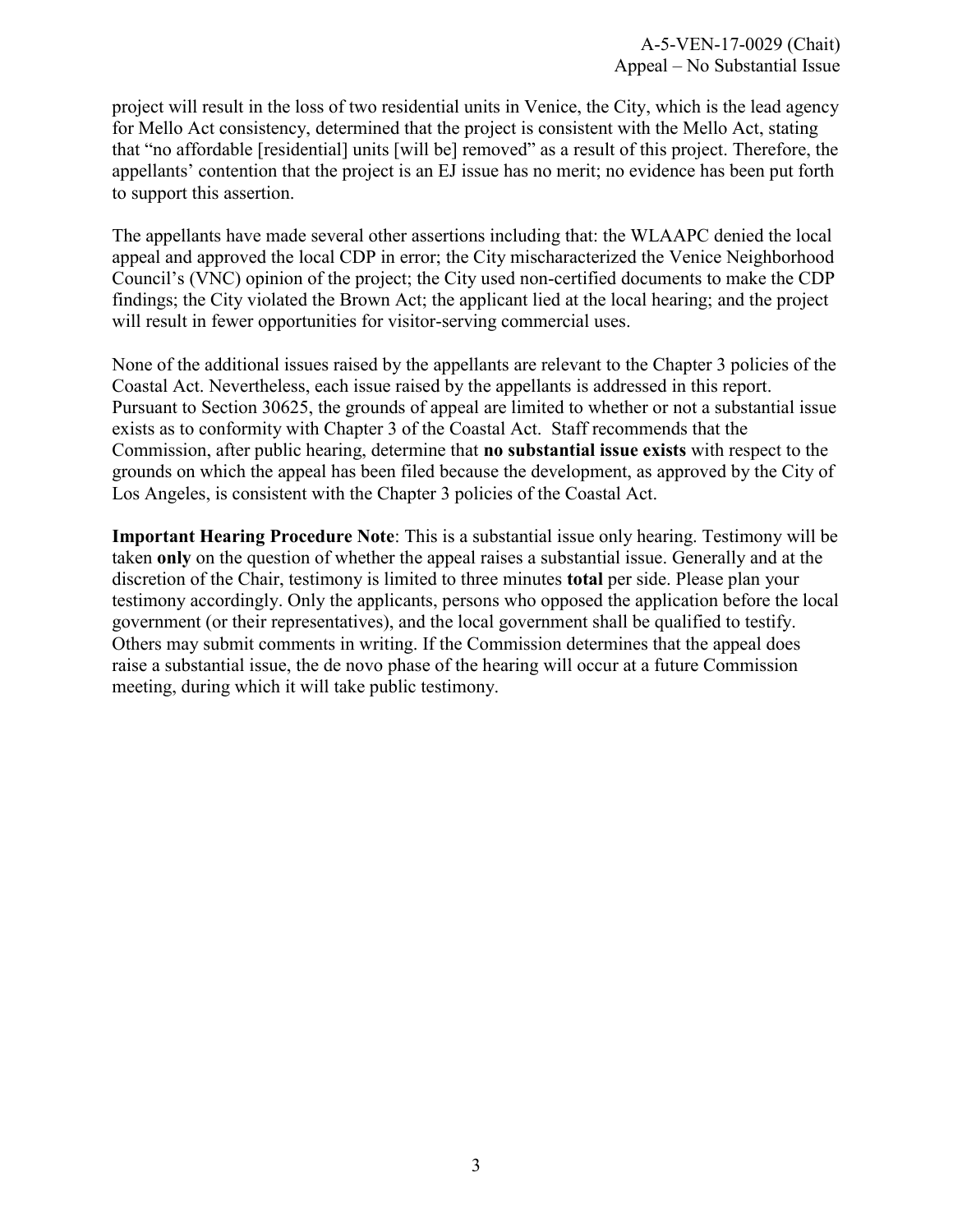# **TABLE OF CONTENTS**

## **[EXHIBITS](https://documents.coastal.ca.gov/reports/2017/7/W13g/W13g-7-2017-report.pdf)**

| Exhibit $1 -$ Vicinity Map and Pictures                                                      |
|----------------------------------------------------------------------------------------------|
| Exhibit $2$ – Project Plans                                                                  |
| Exhibit 3 – City Coastal Development Permits (Department of City Planning & West Los Angeles |
| <b>Area Planning Commission</b> )                                                            |
| Exhibit $4 -$ Appeal                                                                         |
| Exhibit 5 – Letters from Los Angeles Department of Building and Safety                       |
|                                                                                              |

Exhibit 6 – [Map of Public Transportation in Project Area](https://documents.coastal.ca.gov/reports/2017/7/W13g/W13g-7-2017-report.pdf)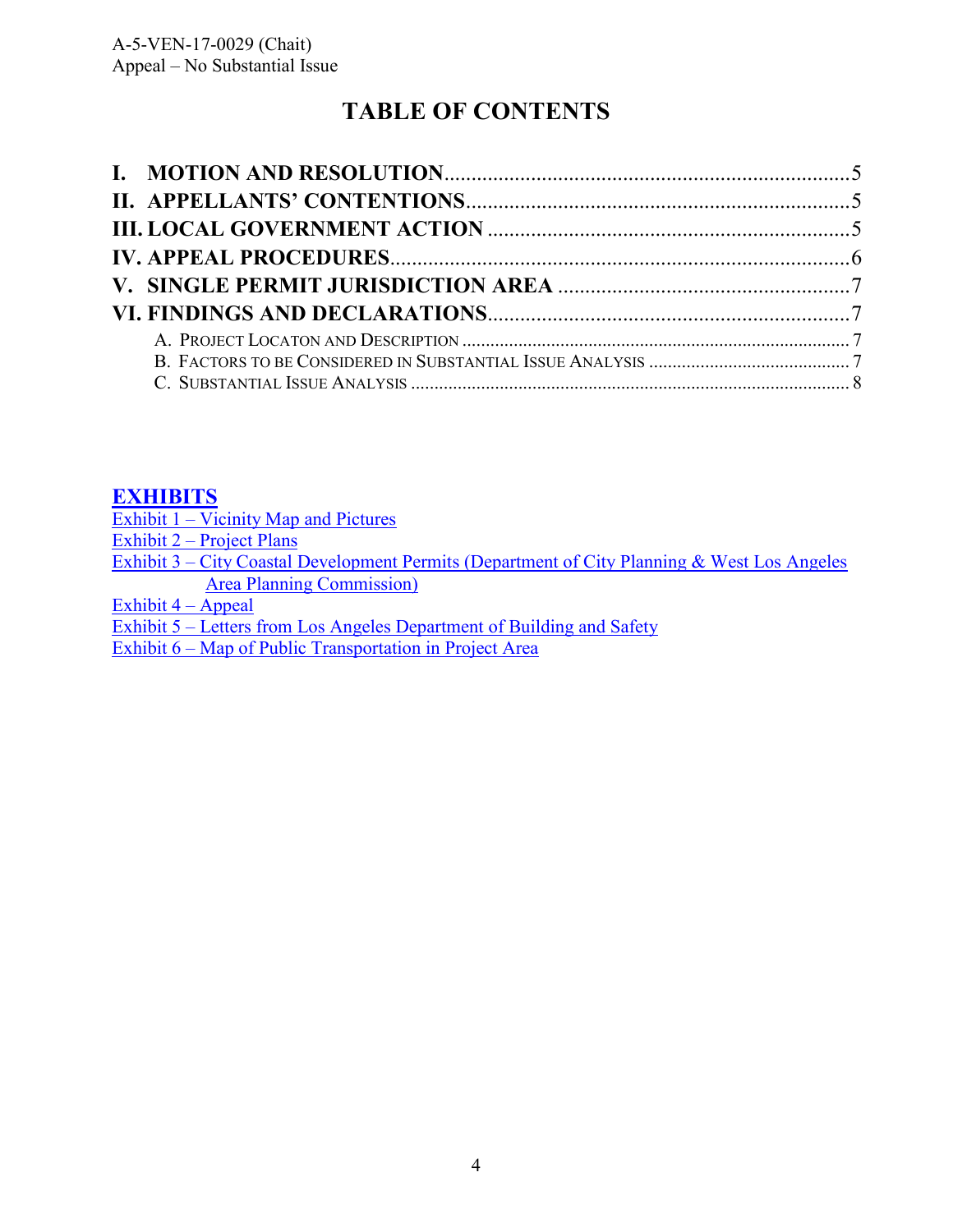## <span id="page-4-0"></span>**I. MOTION AND RESOLUTION – NO SUBSTANTIAL ISSUE**

**Motion:** *I move that the Commission determine that Appeal No. A-5-VEN-17-0029 raises NO SUBSTANTIAL ISSUE with respect to the grounds on which the appeal has been filed under § 30602 of the Coastal Act.*

Staff recommends a **YES** vote. Passage of this motion will result in a finding of No Substantial Issue and adoption of the following resolution and findings and the local action will become final and effective. The motion passes only by an affirmative vote of the majority of the Commissioners present.

#### **Resolution:** *The Commission hereby finds that Appeal No. A-5-VEN-17-0029 presents NO SUBSTANTIAL ISSUE with respect to the grounds on which the appeal has been filed under § 30602 of the Coastal Act regarding consistency with Chapter 3 policies of the Coastal Act*.

### **II. APPELLANTS' CONTENTIONS**

On April 19, 2017, the Commission received a Notice of Final Local Action for Local CDP No. ZA-2014-3182-CDP-MEL-SPP, which approves the demolition of a duplex and construction of two-story, 3,850 sq. ft. industrial building with height of 29.5-ft. with loading zone in alley, 11 parking stalls, including 2 mechanically stacked spaces, 15 short-term bicycle parking stalls, and 2 long-term bicycle parking stalls on 5,000 sq. ft. parcel, zoned for manufacturing.

On May 17, 2017, within twenty-working days of receipt of notice of final local decision, Robin Rudisill, Lydia Ponce, Celia Williams, Bill Przylucki, Jill Howe-Vercos, Janet Lally, Michael Vercos, Edward Levey, David Ewing, Gabriel Ruspini, Jed Pauker, Judy Esposito, and Noel Gould filed an appeal of the local CDP contending that the City-approved development will have a negative impact on public access to the coast, that the project will prejudice the City's ability to certify an LCP, and that the project will result in a loss of affordable housing in the coastal zone. The appellants also asserted that the WLAAPC denied the local appeal and approved the local CDP in error; the City mischaracterized the Venice Neighborhood Council's (VNC) determination of the project by stating that the VNC supported the project, when in fact the VNC did not support the project; the City used non-certified documents to make the CDP findings, which invalidates the local CDP; the Brown Act was violated because the most recent project plans were not made available to the public prior to the local hearing; that the applicant lied at the local hearing stating that the community supported the project, when several members of the community, in fact, opposed the project; and that the project will result in fewer opportunities for visitor-serving commercial uses **[\(Exhibit 4\)](https://documents.coastal.ca.gov/reports/2017/7/W13g/W13g-7-2017-report.pdf)**.

## **III. LOCAL GOVERNMENT ACTION**

On May 19, 2016, the City Zoning Administrator held a public hearing for Local CDP ZA-2014- 3182-CDP-SPP-MEL (Chait) for the project. A local appeal was filed by Bill Przylucki for POWER to the WLAAPC. On March 15, 2017, the WLAAPC denied the appeal and approved the local CDP (along with the Specific Plan Project Permit Compliance, Mello Act Compliance Determination, and CEQA Exemption) effective April 17, 2017. The City states that the WLAAPC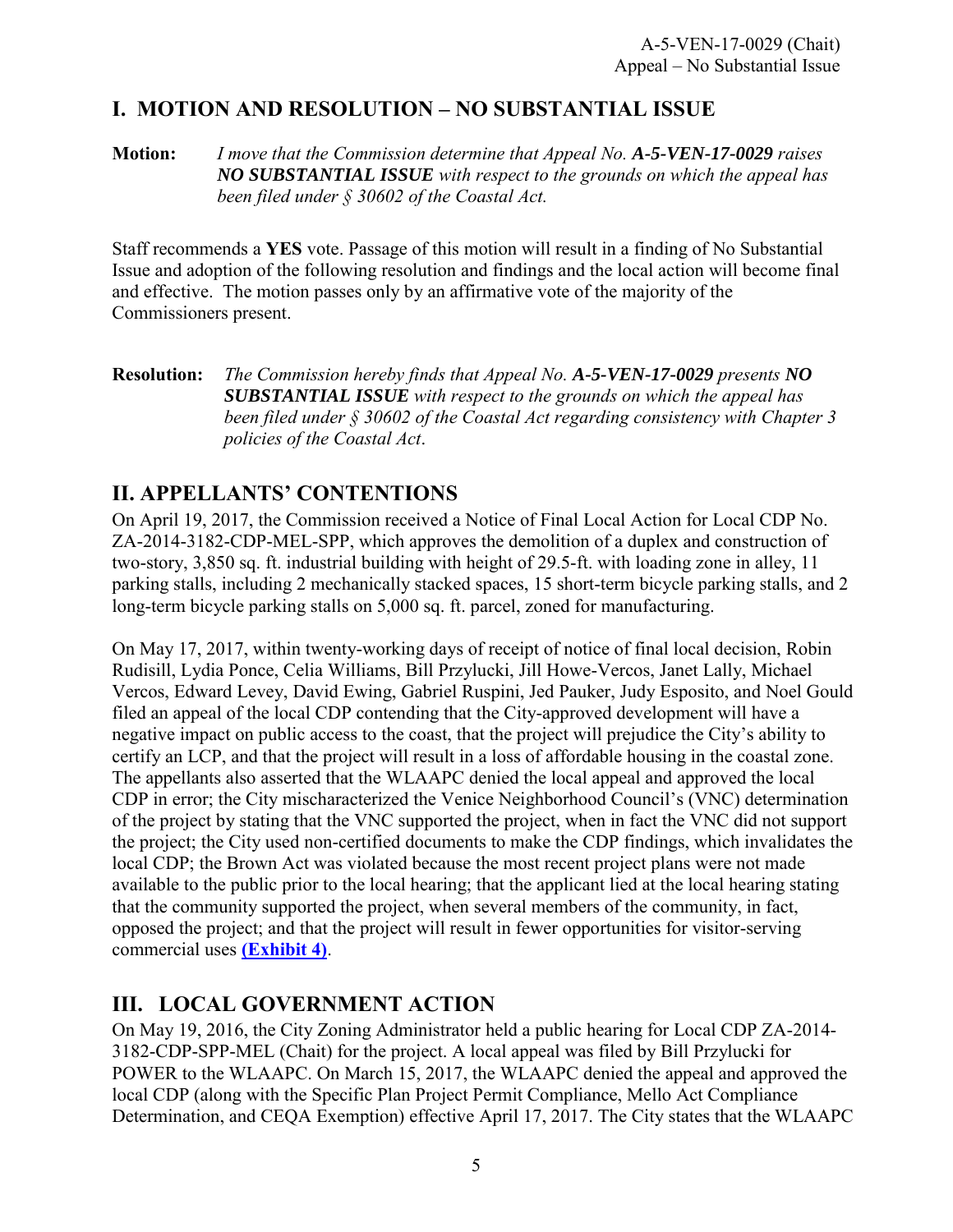<span id="page-5-0"></span>action was final and not further appealable at the local level. On April 19, 2017, the Coastal Commission's Long Beach Office received the City's Notice of Final Local Action, and the Coastal Commission's required twenty working-day appeal period was established. On May 17, 2017, this one appeal was received from the appellants. No other appeals were received prior to the end of the appeal period on May 17, 2017.

### **IV. APPEAL PROCEDURES**

Section 30600(b) of the Coastal Act provides that prior to certification of its Local Coastal Program (LCP), a local jurisdiction may, with respect to development within its area of jurisdiction in the coastal zone and consistent with the provisions of Sections 30604, 30620 and 30620.5, establish procedures for the filing, processing, review, modification, approval or denial of a coastal development permit. Pursuant to this provision, the City of Los Angeles developed a permit program in 1978 to exercise its option to issue local CDPs. Sections 13301-13325 of Title 14 of the California Code of Regulations provide procedures for issuance and appeals of locally issued CDPs. Section 30602 of the Coastal Act allows *any* action by a local government on a CDP application evaluated under Section 30600(b) to be appealed to the Commission. The standard of review for such an appeal is the Chapter 3 policies of the Coastal Act. [Cal. Pub. Res. Code §§ 30200 and 30604.]

After a final local action on a local CDP application, the Coastal Commission must be noticed within five days of the decision. After receipt of such a notice which contains all the required information, a twenty working-day appeal period begins during which any person, including the applicants, the Executive Director, or any two members of the Commission, may appeal the local decision to the Coastal Commission. [Cal. Pub. Res. Code § 30602.] As provided under section 13318 of Title 14 of the California Code of Regulations, the appellant must conform to the procedures for filing an appeal as required under section 13111 of Title 14 of the California Code of Regulations, including the specific grounds for appeal and a summary of the significant question raised by the appeal.

The action currently before the Commission is to find whether there is a "substantial issue" or "no substantial issue" raised by the appeal of the local approval of the proposed project. Sections 30621 and 30625(b)(1) of the Coastal Act require a de novo hearing of the appealed project unless the Commission determines that no substantial issue exists with respect to the grounds for appeal.

Commission staff recommends a finding of **no substantial issue**. If the Commission decides that the appellants' contentions raise no substantial issue as to conformity with Chapter 3 of the Coastal Act, the action of the local government becomes final. Alternatively, if the Commission finds that a substantial issue exists with respect to the conformity of the action of the local government with the Chapter 3 policies of the Coastal Act, the local CDP is voided and the Commission typically continues the public hearing to a later date in order to review the CDP as a de novo matter. [Cal. Pub. Res. Code §§ 30621 and 30625.] Section 13321 of the Coastal Commission regulations specifies that de novo actions will be heard according to the procedures outlined in Sections 13114 and 13057-13096 of the Commission's regulations.

If there is no motion from the Commission to find no substantial issue, it will be presumed that the appeal raises a substantial issue and the Commission will schedule the de novo phase of the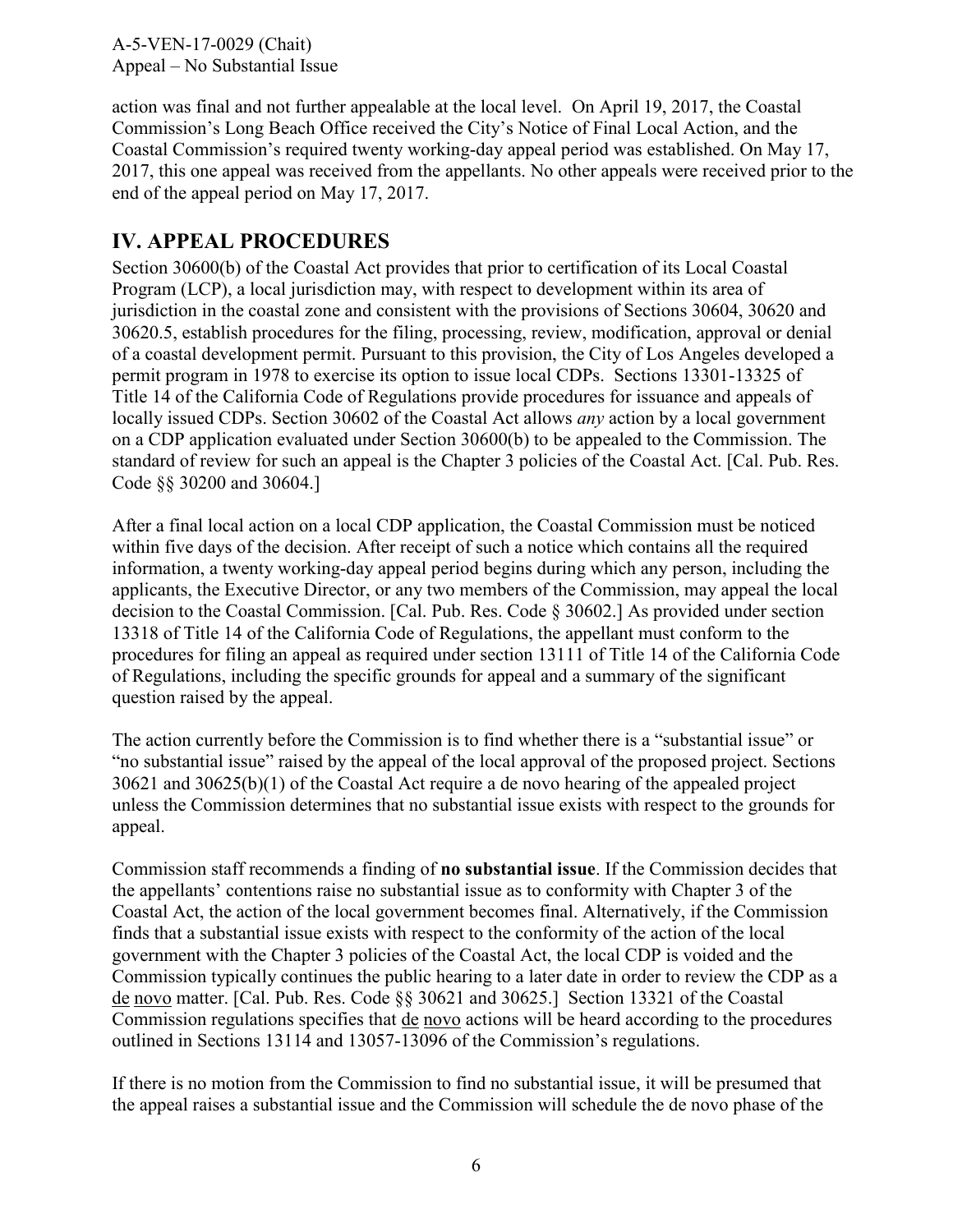<span id="page-6-0"></span>public hearing on the merits of the application at a subsequent Commission hearing. A de novo public hearing on the merits of the application uses the Chapter 3 policies of the Coastal Act. The Venice Land Use Plan (LUP), certified on June 14, 2001, is used as guidance. Sections 13110- 13120 of Title 14 of the California Code of Regulations further explain the appeal hearing process.

If the Commission decides to hear arguments and vote on the substantial issue question, those who are qualified to testify at the hearing, as provided by Section 13117 of Title 14 of the California Code of Regulation, will have three minutes per side to address whether the appeal raises a substantial issue. The only persons qualified to testify before the Commission at the substantial issue portion of the appeal process are the applicants, persons who opposed the application before the local government (or their representatives), and the local government. Testimony from other persons must be submitted in writing. The Commission will then vote on the substantial issue matter. It takes a majority of Commissioners present to find that the grounds for the appeal raise no substantial issue.

## **V. SINGLE PERMIT JURISDICTION AREA**

Within the areas specified in Section 30601, which is known in the City of Los Angeles permit program as the *Dual Permit Jurisdiction* area, the Coastal Act requires that any development which receives a local CDP also obtain a second (or "dual") CDP from the Coastal Commission. For projects located inland of the areas identified in Section 30601 (i.e., projects in the *Single Permit Jurisdiction*), the City of Los Angeles local coastal development permit is the only CDP required. The subject project site on appeal herein is located within the *Single Permit Jurisdiction Area*. The Commission's standard of review for the appeal is the Chapter 3 policies of the Coastal Act.

## **VI. FINDINGS AND DECLARATIONS**

### **A. PROJECT LOCATION AND DESCRIPTION**

The City-approved development is located at 519 – 521 Boccaccio Avenue in the Southeast subarea of Venice, City of Los Angeles. The subject property consists of two lots on one parcel that is approximately 5,000 sq. ft. in area. The lots are designated Limited Industry by the certified Venice Land Use Plan and zoned M1-1 by the Los Angeles Municipal Code. The site is located about three-quarters of a mile inland of the public beach and boardwalk **[\(Exhibit 1\)](https://documents.coastal.ca.gov/reports/2017/7/W13g/W13g-7-2017-report.pdf)**. The vicinity in which the site is located is designated as Limited Industry and is bordered by a residential neighborhood.

According to the City's record, the site is currently developed with a 2,948 sq. ft. residential duplex that was built circa 1923. The City-approved project includes a change of use of the site from residential to industrial, which is consistent with the land use designation of the lots in the certified LUP. The City-approved project includes the demolition of the duplex and construction of a two-story, 29.5 ft. high, 3,850 sq. ft. industrial building with 11 on-site parking spaces, including two car lifts, and 17 on-site bicycle stalls, including two long-term stalls and 15 shortterm stalls. The project also includes a loading zone in the adjacent alley **[\(Exhibit 2\)](https://documents.coastal.ca.gov/reports/2017/7/W13g/W13g-7-2017-report.pdf)**.

### **B. FACTORS TO BE CONSIDERED IN SUBSTANTIAL ISSUE ANALYSIS**

Section 30625(b)(1) of the Coastal Act states that the Commission shall hear an appeal of a local government action carried out pursuant to Section 30600(b) unless it finds that no substantial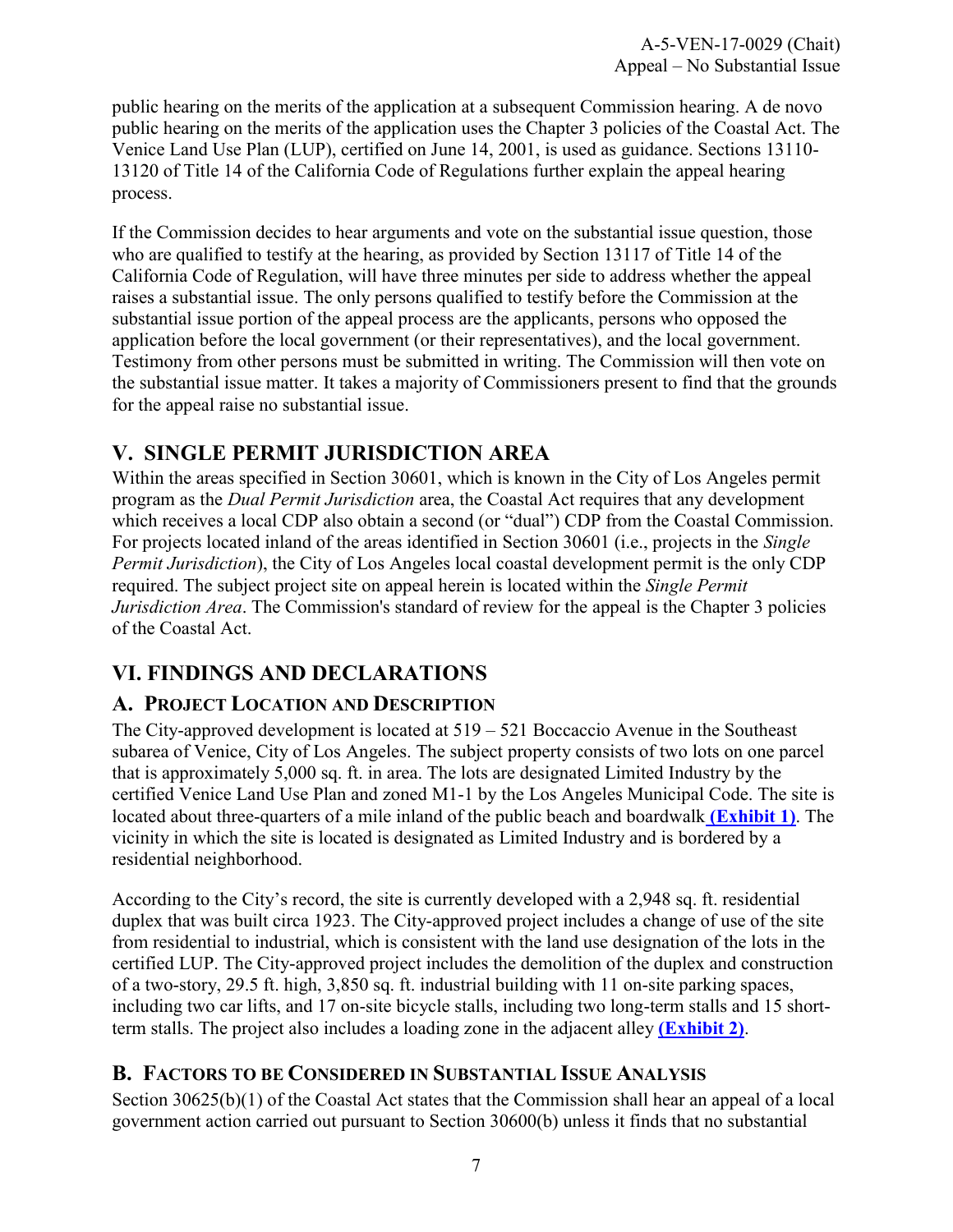<span id="page-7-0"></span>issue exists as to conformity with Chapter 3 of the Coastal Act. The term "substantial issue" is not defined in the Coastal Act or its implementing regulations. Section 13115(b) of the Commission's regulations simply indicates that the Commission will hear an appeal unless it "finds that the appeal raises no significant question." In previous decisions on appeals, the Commission had been guided by the following factors:

- 1. The degree of factual and legal support for the local government's decision that the development is consistent or inconsistent with the relevant provisions of the Coastal Act;
- 2. The extent and scope of the development as approved or denied by the local government;
- 3. The significance of the coastal resources affected by the decision;
- 4. The precedential value of the local government's decision for future interpretations if its LCP; and,
- 5. Whether the appeal raises local issues, or those of regional or statewide significance.

Even when the Commission chooses not to hear an appeal, appellants nevertheless may obtain judicial review of the local government's coastal permit decision by filing petition for a writ of mandate pursuant to Code of Civil Procedure, Section 1094.5.

Staff is recommending that the Commission find that **no substantial issue** exists with respect to whether the local government action conforms to the provisions of Chapter 3 of the Coastal Act for the reasons set forth below.

### **C. SUBSTANTIAL ISSUE ANALYSIS**

As stated in Section IV of this report, the grounds for an appeal of a CDP issued by the local government prior to certification of its LCP are the Chapter 3 policies of the Coastal Act. Any local government CDP issued prior to certification of its LCP may be appealed to the Commission. The Commission shall hear an appeal unless it determines that no substantial issue exists as to conformity with Chapter 3 policies of the Coastal Act.

In their appeal, appellants cited Section 30001(d) of the Coastal Act. Additional applicable policies include Sections 30250(a) and 30252 of the Coastal Act and Policies I.A.9, I.C.1, I.E.5, and II.A.3 of the certified LUP. The relevant grounds for this appeal focus on public access, the ability of the City to certify an LCP, and affordable housing.

Section 30001(d) of the Coastal Act states:

*That existing developed uses, and future developments that are carefully planned and developed consistent with the policies of this division, are essential to the economic and social well-being of the people of this state and especially to working persons employed within the coastal zone.* 

Section 30250 (a) of the Coastal Act states, in part:

*New residential, commercial, or industrial development, except as otherwise provided in this division, shall be located within, contiguous with, or in close proximity to, existing developed areas able to accommodate it or, where such areas are not able to*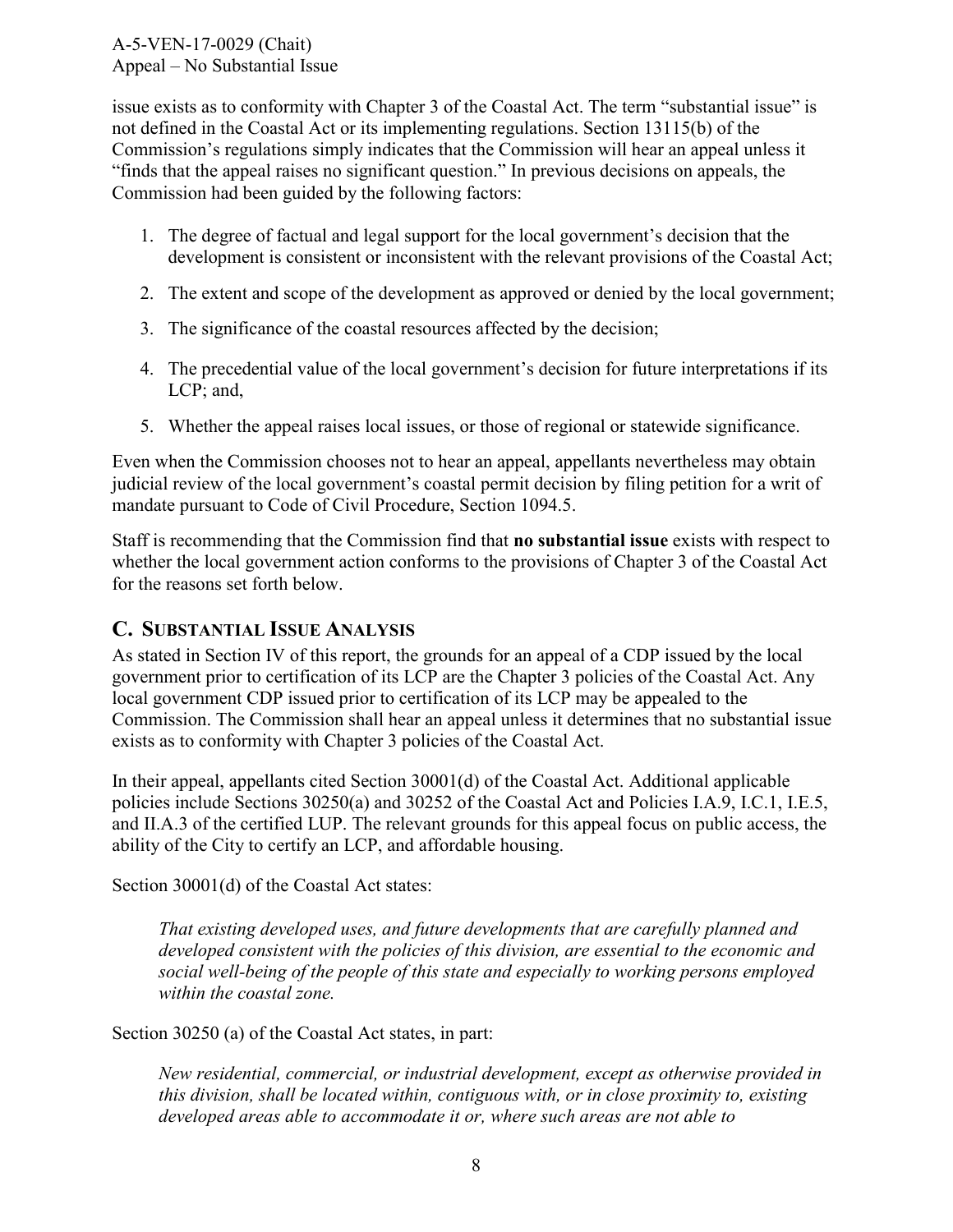*accommodate it, in other areas with adequate public services and where it will not have significant adverse effects, either individually or cumulatively, on coastal resources…*

Section 30252 of the Coastal Act states:

*The location and amount of new development should maintain and enhance public access to the coast by (1) facilitating the provision or extension of transit service, (2) providing commercial facilities within or adjoining residential development or in other areas that will minimize the use of coastal access roads, (3) providing nonautomobile circulation within the development, (4) providing adequate parking facilities or providing substitute means of serving the development with public transportation, (5) assuring the potential for public transit for high intensity uses such as high-rise office buildings, and by (6) assuring that the recreational needs of new residents will not overload nearby coastal recreation areas by correlating the amount of development with local park acquisition and development plans with the provision of onsite recreational facilities to serve the new development.* 

The appellants cited section 30001(d) of the Coastal Act, although they did not specifically reference it in any of their contentions. Although this is not a Chapter 3 policy of the Coastal Act, and therefore is not relevant to the standard of review here, the project is nevertheless consistent with this provision, as described below. Sections 30250 and 30252 of the Coastal Act require new development in the coastal zone to be located in appropriate areas and to maintain and enhance public access to the coast. When the Commission certified the Venice LUP in 2001, it also certified the City's Land Use Map that set aside a limited amount of primarily industrially developed land to carefully plan for the continuation of industrial uses in the coastal zone. The surrounding developed residential and commercial areas were designated by the LUP as residential and commercial respectively in order to maintain the existing character of the area and to provide an appropriate balance between residential uses and sites for commerce and employment, consistent with sections 30001(d) and 30250 of the Coastal Act.

In this case, the site is designated by the LUP as Limited Industry and it is located within the industrial area of Venice. The City-approved change of use of the site from residential to industrial is consistent with the LUP and sections 30001(d) and 30250 of the Coastal Act. The new structure will provide employment opportunities for working people within the coastal zone, and will contribute to the economic and social well-being of the people of this state, consistent with section 30001(d) of the Coastal Act.

Section 30252 of the Coastal Act requires new development to maintain or enhance public access to the coast. The City-approved project will provide 11 on-site vehicle parking spaces and 17 onsite bicycle parking spaces and is located more than three quarters of a mile from the beach. Although the project is short three vehicle parking spaces, as required by the certified LUP (described below), the 17 bicycle parking stalls that the City is requiring provide a reasonable alternative to vehicles for employees to travel to the site. Additionally, there are several public bus stops **[\(Exhibit 6\)](https://documents.coastal.ca.gov/reports/2017/7/W13g/W13g-7-2017-report.pdf)** within one-quarter of a mile from the site. The options for transportation available to future employees of the site are consistent with section 30252 of the Coastal Act and the development will not interfere with the public's ability to access the coast.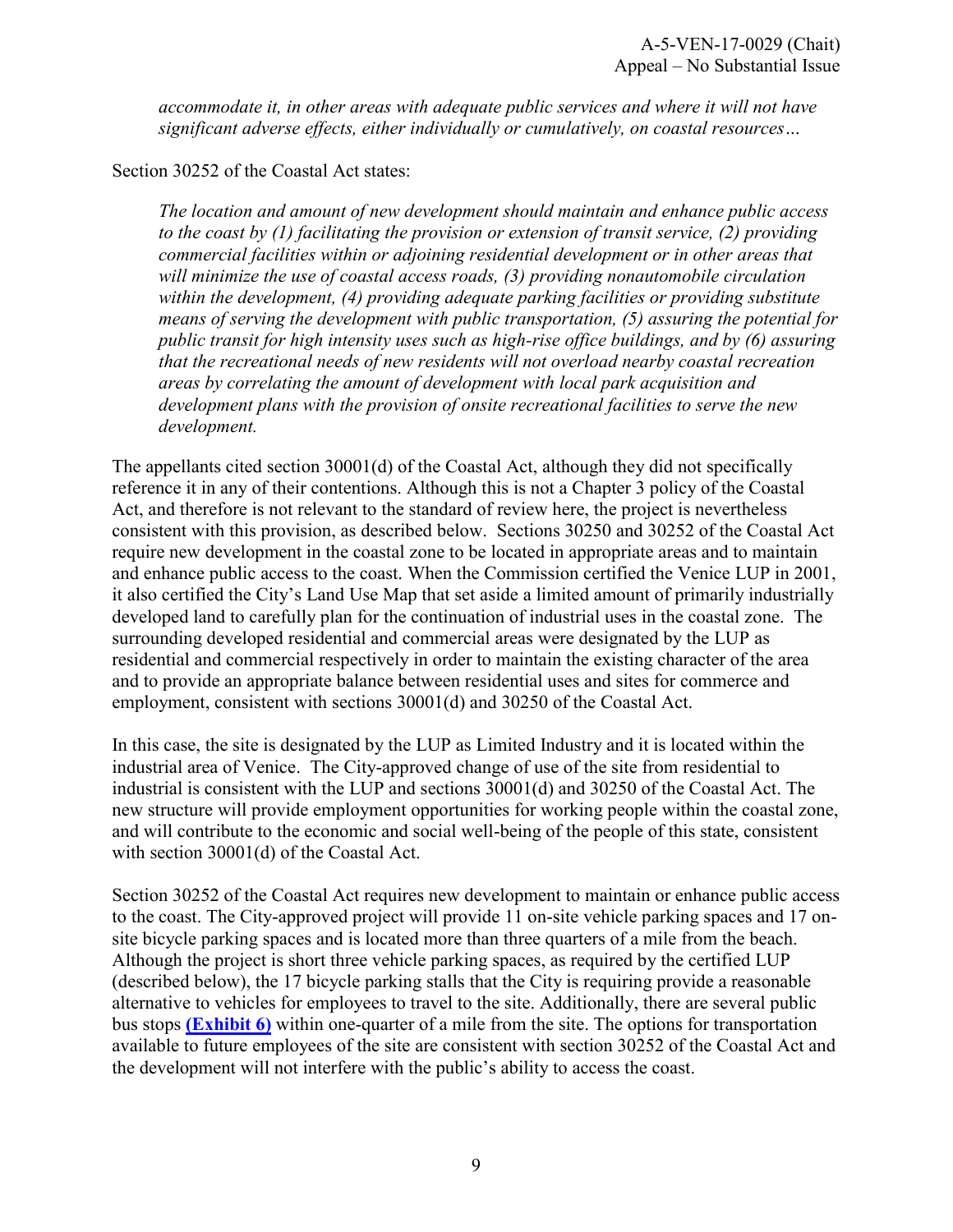When the Commission certified the Venice LUP in 2001, it considered the potential impacts that development could have on the Venice community, including impacts to affordable housing, industrial land uses, nonconforming structures, and public access to the coast. Although not mandatory, it is appropriate to use the certified LUP policies as guidance to determine whether or not the project is consistent with sections 30001(d), 30250, and 30252 of the Coastal Act.

Certified Venice LUP Policy I.A.9, Replacement Affordable Housing, states:

*Per the provisions of Section 65590 of the State Government Code, referred to as the "Mello Act," the conversion or demolition of existing residential units occupied by persons and families of low or moderate income shall not be permitted unless provisions have been made for replacement of those dwelling units which will result in no net loss of affordable housing in the Venice Community in accordance with Section 65590 of the State Government Code (Mello Act).* 

Certified Venice LUP Policy I.C.1, Industrial Land Use, states:

*The Land Use Plan designates approximately 53 acres of land for Limited Industry*  land uses. It is the policy of the City to preserve this valuable land resource from the *intrusion of other uses, and to ensure its development with high quality industrial uses. Commercial use of industrially designated land shall be restricted. Artist studios with residences may be permitted in the Limited Industry land use category. Adequate off-street parking shall be required for all new or expanded industrial land uses consistent with the Policies of II.A.3 and II.A.4. The design, scale and height of structures in areas designated for industrial land uses shall be compatible with adjacent uses and the neighboring community.* 

Certified Venice LUP Policy I.E.5, Nonconforming Structures, states:

*Where extensive renovation of and/or major addition to a structure is proposed and the affected structure is nonconforming or there is another nonconforming structure on the site, or a project is proposed that would greatly extend the life of a nonconforming structure or that eliminates the need for the nonconformity, the following shall apply:* 

*Unless the City finds that it is not feasible to do so, the project must result in bringing the nonconforming structure into compliance with the current standards of the certified LCP, unless in its nonconformity it achieves a goal associated with community character (i.e. the reuse and renovation of a historic structure) or affordable housing that could not be achieved if the structure conforms to the current standards of the certified LCP.* 

Certified Venice LUP Policy II.A.3, Parking, states, in part:

*The parking requirements outlined in the following table shall apply to all new development, any addition and/or change of use. The public beach parking lots and the Venice Boulevard median parking lots shall not be used to satisfy the parking requirements of this policy. Extensive remodeling of an existing use or change of use*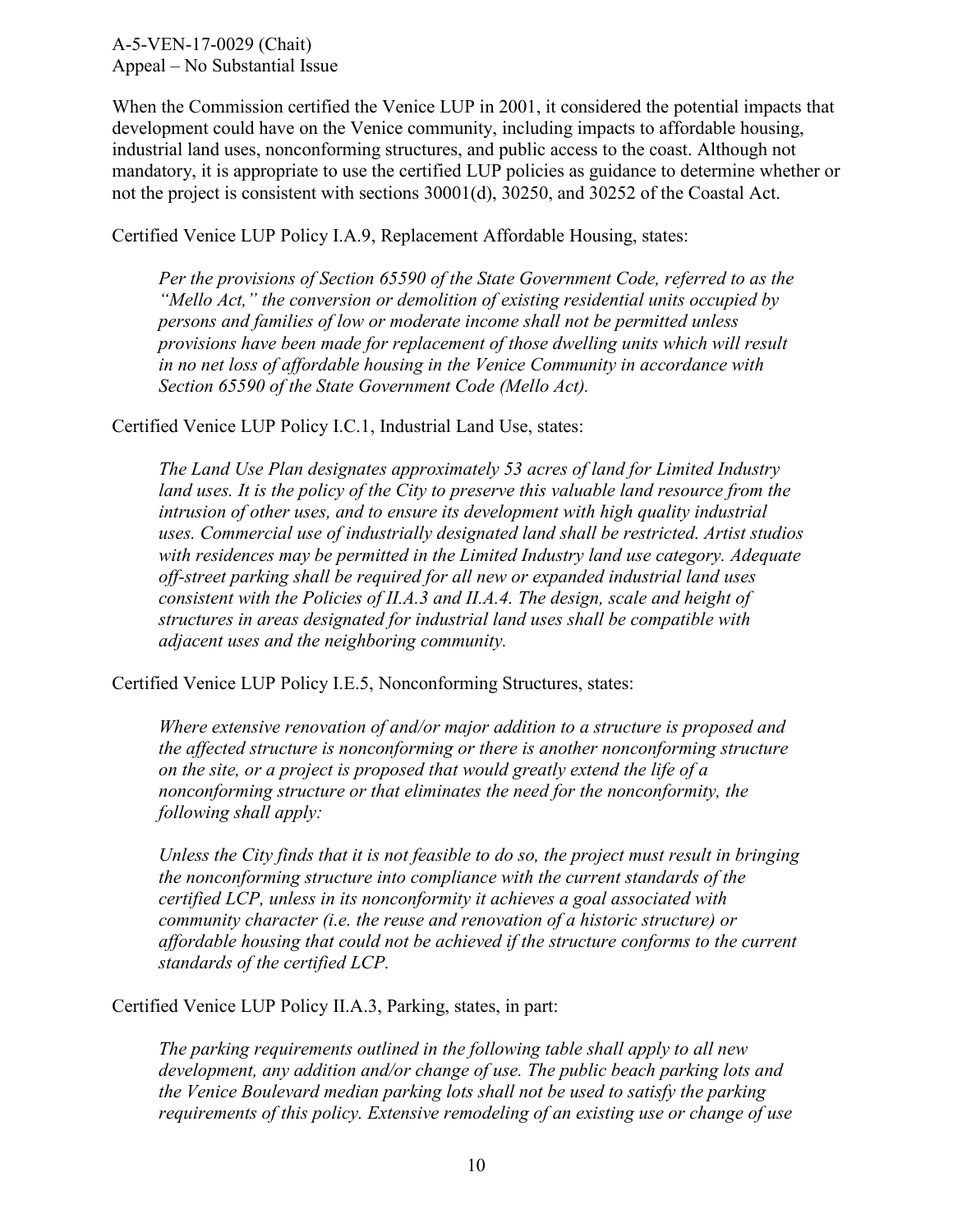*which does not conform to the parking requirements listed in the table shall be required to provide the missing numbers of parking spaces…* 

| Manufacturing and Industrial         | 3 spaces; plus                      |
|--------------------------------------|-------------------------------------|
| Establishment, including Offices and | 1 space for each 350 square feet of |
| other than incidental operations.    | floor area                          |

The appellants contend that the City-approved development will have a negative impact on public access to the coast and will result in a loss of affordable housing in the coastal zone because the loss of "commercial and residential [uses in the coastal zone]…impacts coastal access for lower income residents, mainly people of color and is also an [EJ] issue [because] these residents are being displaced from the coastal zone."

LUP Policy I.C.1 explicitly restricts Commercial uses on lots zoned for Limited Industry. The policy also only allows residential uses on lots zoned for Limited Industry when they are accompanied with an artist studio. Thus, the City's action is consistent with LUP Policy I.C.1, and the appellants' contention that the City-approved development will result in a loss of commercial and residential uses is not a substantial issue. The Land Use Map in the certified LUP designates sufficient surrounding lands for residential and commercial uses.

As previously stated, the City is the lead agency for determining a project's consistency with the Mello Act. The City determined that the project is consistent with the Mello Act stating that "no affordable [residential] units [will be] removed" as a result of this project, which is consistent with LUP policy I.A.9. This fact also undermines the appellants' contention that the project is an EJ issue because it will result in a loss of affordable housing in the coastal zone. As such, the appellants' contentions concerning public access and the loss of affordable housing with regard to the locally-approved project do not raise a substantial issue.

The appellants do not claim that the City-approved development does not have adequate parking to support the use; however, they do assert that parking for this development is an "issue" because "it is general practice for office workers to avoid using lifts and tandem parking [spaces]...[and that] there appears to be no good way to assure that [the employees of the site will use the on-site parking]…[t]hus additional cars parking in the [surrounding] neighborhoods will result in a material access issue and a material detriment in [the] quality of life to the adjoining lots and the immediate neighborhood, as there will be little or no street parking available for those residents."

The certified LUP would require the City-approved project to provide 14 on-site vehicle parking spaces. The LUP does not contain a policy for substituting vehicle parking spaces for bicycle stalls. Although the City's requirement of 11 parking spaces is not consistent with the certified LUP—which is not the standard of review for this project but may be used for guidance—the applicant is providing the majority  $(\sim 79\%)$  of required vehicle parking spaces on the site and is only substituting three vehicle parking spaces with 17 bicycle stalls. Additionally, there are several public bus stops within one-quarter of a mile from the subject site, and the site, itself, is located more than three-quarters of a mile from the beach. Furthermore, the appellants do not claim that the action of employees parking on the street will disrupt public parking for beach access, but that it will encumber residential parking in the neighborhood. This claim by the appellants does not raise a conflict with the public access policies of the Coastal Act. Therefore, in this particular case, staff does not believe that the City-approved project, with the provision of on-site vehicular and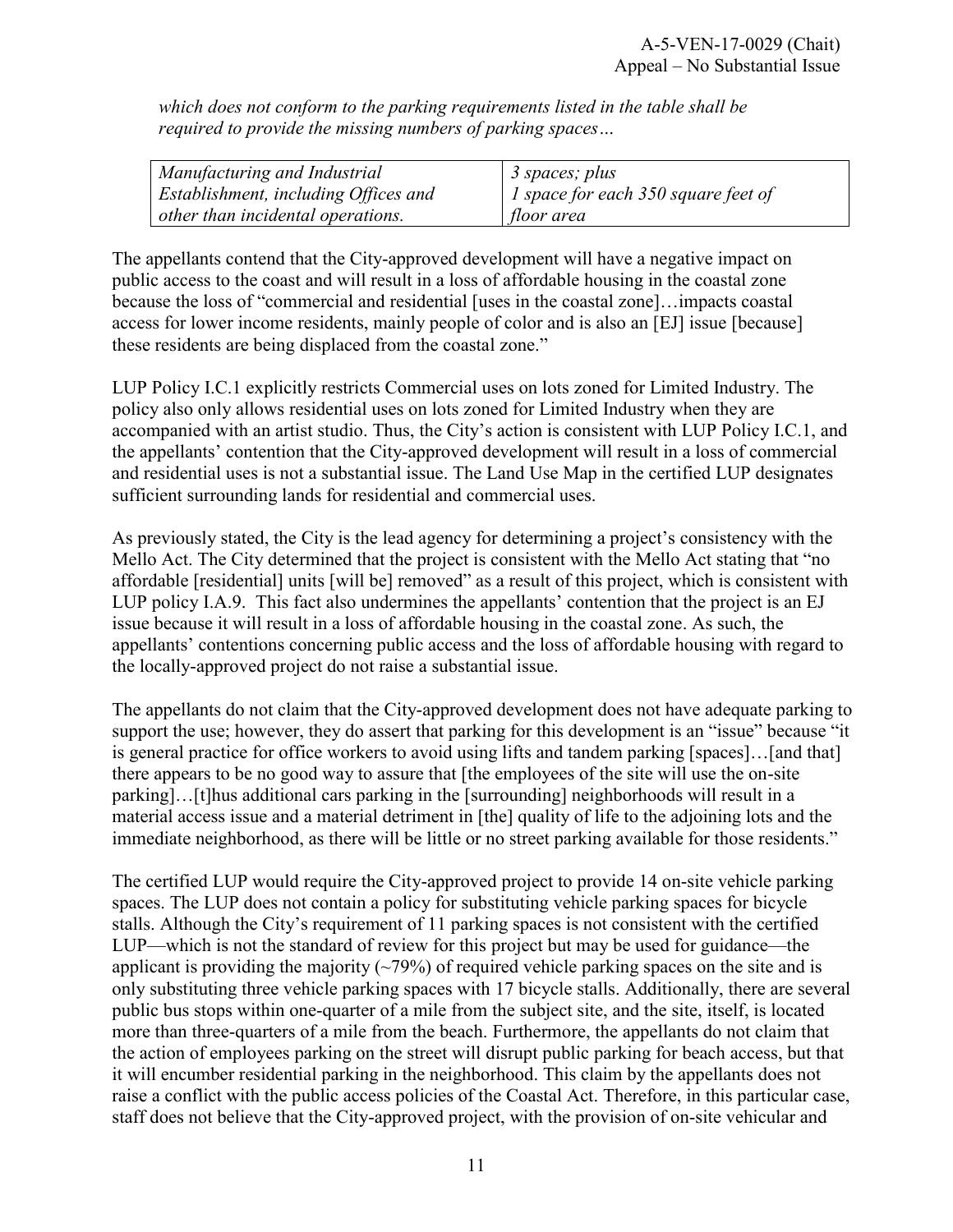bicycle parking, will have any significant adverse impact on public access to the coast. Thus, the appellants' contention regarding public access does not raise a substantial issue regarding consistency with the public access policies of the Coastal Act.

The appellants also assert that the project will prejudice the City's ability to certify an LCP because "…the case could be made for residential uses to be by right uses in industrially zones areas…" The appellants did not define "by right uses" in their appeal. However, LUP policy I.C.1 is categorically unambiguous regarding the types of residential uses allowed on lots that are zoned Limited Industry, as previously explained. The City's action is consistent with LUP policy I.C.1 and, contrary to the appellants' assertion, the City-approved development will not prejudice the City's ability to certify an LCP. Thus, the appellants' contention regarding the City's ability to prepare a certified LCP does not raise a substantial issue.

The appellants also assert that the WLAAPC denied the local appeal and approved the local CDP in error because "[the WLAAPC was] under the assumption that they had to accept the LADBS decision to revoke [the] non-conforming [residential] rights [on the site]…and that this was the deciding factor in the case [for the local appeal.]" The findings in the CDP approved by the WLAAPC acknowledge:

Technical factors [of the project] are supported by a letter from the Department of Building and Safety from February 11, 2016 **[\[Exhibit 5\]](https://documents.coastal.ca.gov/reports/2017/7/W13g/W13g-7-2017-report.pdf)** that states the existing building can no longer [maintain] non-conforming rights as a residential building which use is not permitted in the M1 zone, per Section 12.23, B-9 of the Code. Further, the Interim Procedures for Comply[ing] with the Mello Act states that the proposed removal of residential [units] may be argued for if the existing underlying zone or any other applicable regulation prohibits all residential uses.

While the LUP does not prohibit all residential uses in industrial areas, per se, the CDP approved by the WLAAPC includes findings that state "[n]o outstanding issues have emerged which would indicate any conflict between this decision and any other decision of the Coastal Commission regarding the proposed demolition of a duplex and the new construction of an industrial building in the M-1 Zone. Therefore, the decision of the permit granting authority has been guided by applicable decisions of the California Coastal Commission." The standard of review for the subject project for CDP purposes is the Coastal Act, and the certified LUP should be used as guidance. It is not within the Commission's purview to determine whether or not a project is consistent with a local government's laws and regulations. Nevertheless, the WLAAPC may have used the letters from LADBS **[\(Exhibit 5\)](https://documents.coastal.ca.gov/reports/2017/7/W13g/W13g-7-2017-report.pdf)** to inform its decision to grant a CDP for the project. That, however, does not raise a substantial issue with regard to the project's consistency with the Coastal Act. The WLAAPC made findings in the approved local CDP that the project is consistent with the Coastal Act and the certified LUP. Thus, the appellants' assertion that the WLAAPC approved the local CDP in error does not raise a substantial issue with regard to the project's consistency with the Coastal Act.

The appellants further assert that the City mischaracterized the VNC's determination of the project by stating that the VNC supported the project, when in fact the VNC did not support the project. The Determination Letter issued by the Department of City Planning dated September 28, 2016 indicates that the VNC voted to deny the project on August 16, 2016 **[\(Exhibit 3\)](https://documents.coastal.ca.gov/reports/2017/7/W13g/W13g-7-2017-report.pdf)**. In the final local approved CDP by the WLAAPC, there is no mention of the VNC's determination on the subject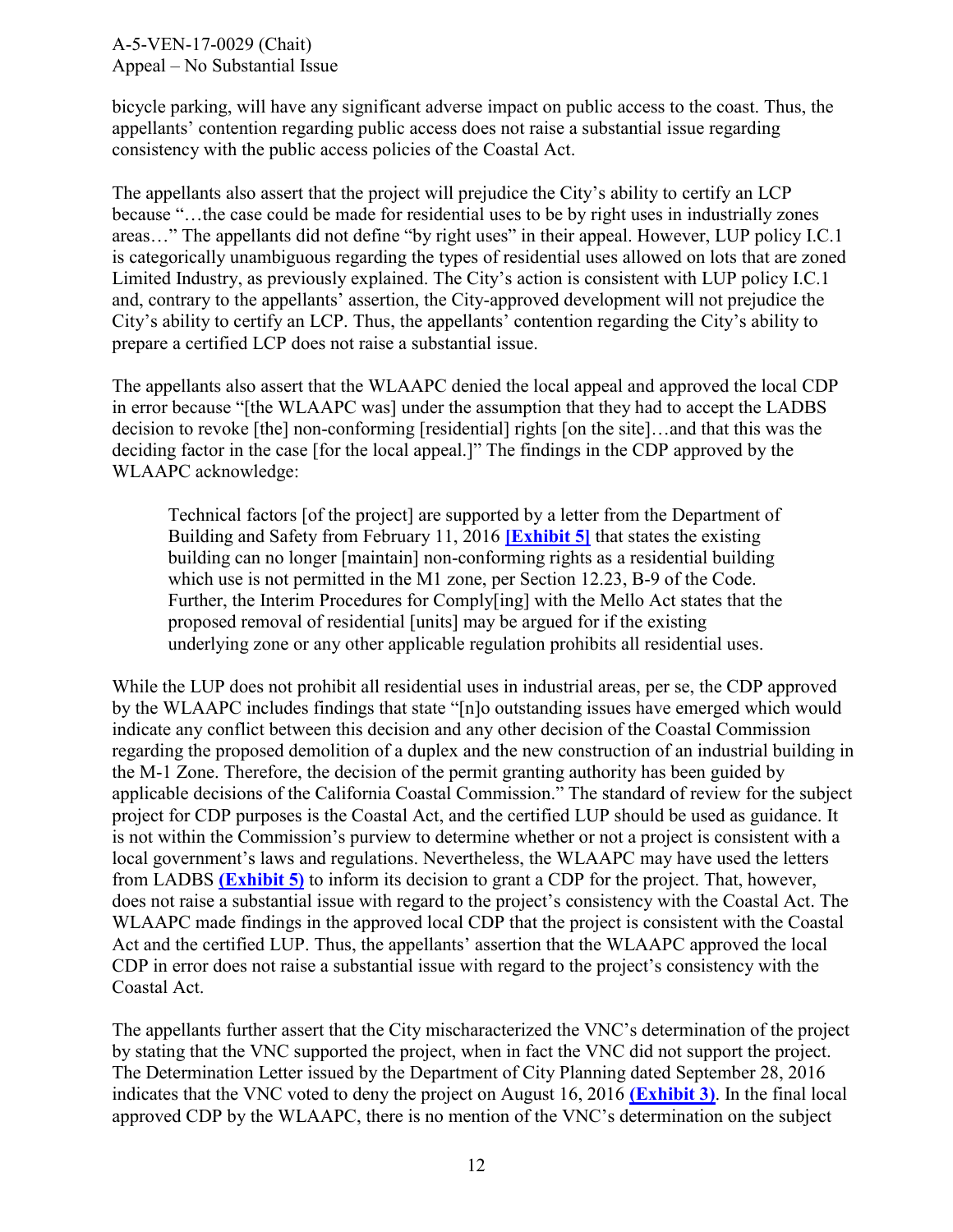development. As such, the appellants' assertion that the City mischaracterized the VNC's opinion of the development appears to be without merit. Nevertheless, the VNC is an advisory committee and its concurrence on a project is not necessary to approve a CDP. Thus, the appellants' contention regarding the opinion of the VNC of the locally-approved project does not raise a substantial issue.

The appellants additionally assert that the City used non-certified documents to make the CDP findings, which invalidates the local CDP. The appellants did not identify the non-certified documents to which they were referring when making this charge. However, the local CDP references the Coastal Act and the certified LUP in the findings that are necessary to determine a project's consistency with the Coastal Act for CDP purposes. Thus, the appellants' contention regarding the validity of the locally-approved project does not raise a substantial issue.

The appellants also assert that the City violated the Brown Act because the most recent project plans were not made available to the public prior to the local hearing. This charge should be taken up with the City Attorney's office. In this case, in order to approve a CDP, a project must be consistent with the Coastal Act, not the Brown Act. Thus, the appellant's claim that the City violated the Brown Act does not raise a substantial issue.

Finally, the appellants assert that the applicant lied at the local hearing by stating that the community supported the project, when several members of the community, in fact, opposed the project. This assertion is not relevant to the project's consistency with the Coastal Act. As such, the appellants' assertion that the applicant lied about community support for the project does not raise a substantial issue.

None of the assertions made by the appellants raise a substantial issue regarding whether or not the City's action is consistent with the Coastal Act. The appellants have not identified any coastal resources that will be negatively affected by the City-approved CDP. For the reasons stated above, the appeal raises no substantial issue as to conformity with the Chapter 3 policies of the Coastal Act.

The Commission's standard of review for determining whether to hear the appeal is only whether the appeal raises a substantial issue as to conformity with Chapter 3 of the Coastal Act. Cal. Pub. Res. Code § 30625(b)(1); 14 C.C.R. § 13321. The Commission's decision will be guided by the factors listed in the previous section of this report (B. Factors to be Considered in Substantial Issue Analysis).

The first factor is the degree of factual and legal support for the local government's decision that the development is consistent or inconsistent with the relevant provisions of the Coastal Act. The City approved a project with an industrial use in an industrial area on Venice on a lot that is zoned for Limited Industry, which is consistent with section 30250 of the Coastal Act. The City found that the project is located within an existing developed area, and that the project is consistent with the land use designation of the certified LUP. The City-approved project includes adequate parking and options for alternative modes of transportation for employees and is located three-quarters of a mile from the beach and will not have a significant adverse impact on the public beach parking supply, which is consistent with Section 30252 of the Coastal Act. The City found that because the project site is located inland, away from the beach, that the project would not impact public access to the coast. The City determined that the project is consistent